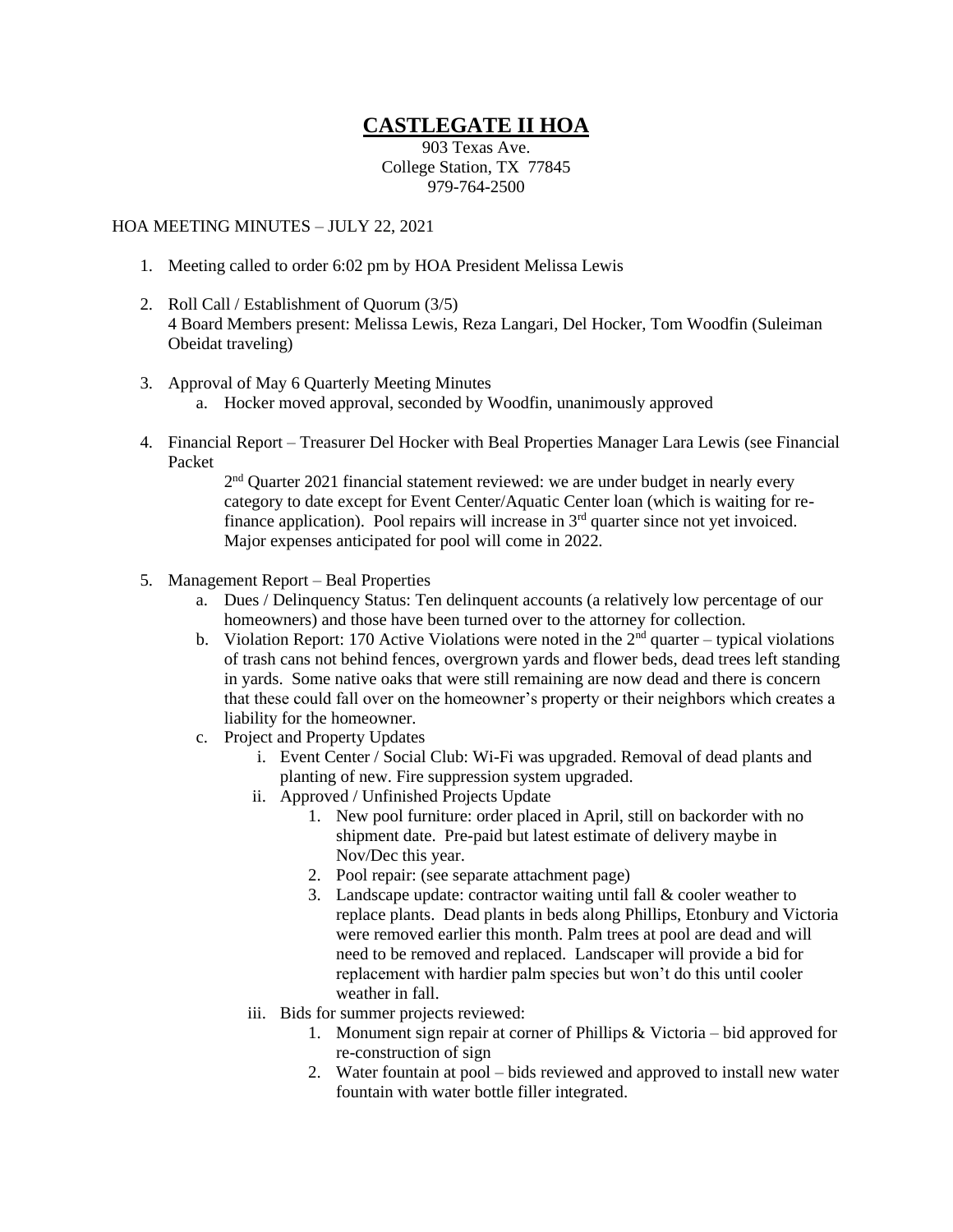- 3. Erosion repair at Main Pond at Victoria and Phillips: reviewed bids by contractors. Motion tabled to await results of consultation with pond management company regarding 'island' at storm water inflow pipes in south end of pond (see Unfinished Business 7.b.)
- 4. Legislative update results of latest Texas legislative session means some changes required for our HOA from passage of *[SB 1588 Omnibus](https://capitol.texas.gov/tlodocs/87R/analysis/html/SB01588I.htm)  [Act Relating to Powers and Duties of POAs.](https://capitol.texas.gov/tlodocs/87R/analysis/html/SB01588I.htm)* Discussion of required changes will occur between Board and Beal Properties over next several months including re-writing our Declarations to comply with new legislation. Suggested that a homeowner committee + one HOA Board member review and suggest changes to the Board. Also must review our Restrictions for compliance.
- 5. Egremont Court street repair project was dropped from the City Council 2022 preliminary budget currently under discussion. Preliminary engineering studies and cost estimates were prepared by City staff but the project did not make the Capital Projects list in current budget discussions.
- 6. Committee Reports
	- a. Social Committee successful re-opening party for the pool this month with nearly 200 snow cones given out. Card Clubs are meeting the  $3<sup>rd</sup>$  Wednesday of the month (Phase 10) and Bunco on the  $2<sup>nd</sup>$  Tuesday of each month from 6-9 pm. The committee proposes a "Dive-In Movie Night" for Thursday, August  $12<sup>th</sup>$ 7 pm. Pool users will be informed about this Special Activity and normal pool activities will be calmed down to be able to watch the movie. Also proposed is a tailgate/football watch party in the Events Center parking lot for an Aggie game this fall – date & time TBA. Events are now being posted on CGII website at Beal Properties' Community Calendar.
	- b. Architectural Control Committee (ACC) ACC is reviewing in a timely fashion all submittals from developers building homes on lots in CGII. Unfortunately the ACC is not receiving notifications of lots sold by developer to individual home builders. Builders are closing on the purchase of those lots and not submitting plans to the ACC for approval prior to beginning construction.
	- c. Landscape Committee no report. Suggested that the LC consider two activities for the year: first, sponsor educational seminars for homeowners by bringing in experts from Master Gardeners, Texas Forest Service and Horticultural Extension. Second, to ascertain interest in volunteer work days around the neighborhood to work on small projects that can save the HOA a lot of money.
- 7. Unfinished Business
	- a. Wall uplights along Greens Prairie extensive discussion of best approach. Clear explanation that the electrical wiring for the lights is daisy-chained to the monument signs at Etonbury and Dalton. Any break in the line trips the breakers and must be re-set. The breakers trip multiple times per week. After discussion, Board voted to 'cap' existing light standards at ground level, make sure monument sign lighting at Etonbury and Dalton functions and wait for Greens Prairie Road project to be complete before revisiting landscape lighting along the road. Board member Langari advocated a different approach based on CGII's appearance and lighting safety issues and voted in opposition to the motion.
	- b. Ponds Clean Up: Lara Lewis of Beal Properties is meeting with pond management consultant next week to discuss both ponds and explore short and long-term solutions to both ponds' current condition. Homeowners living next to both ponds were present at